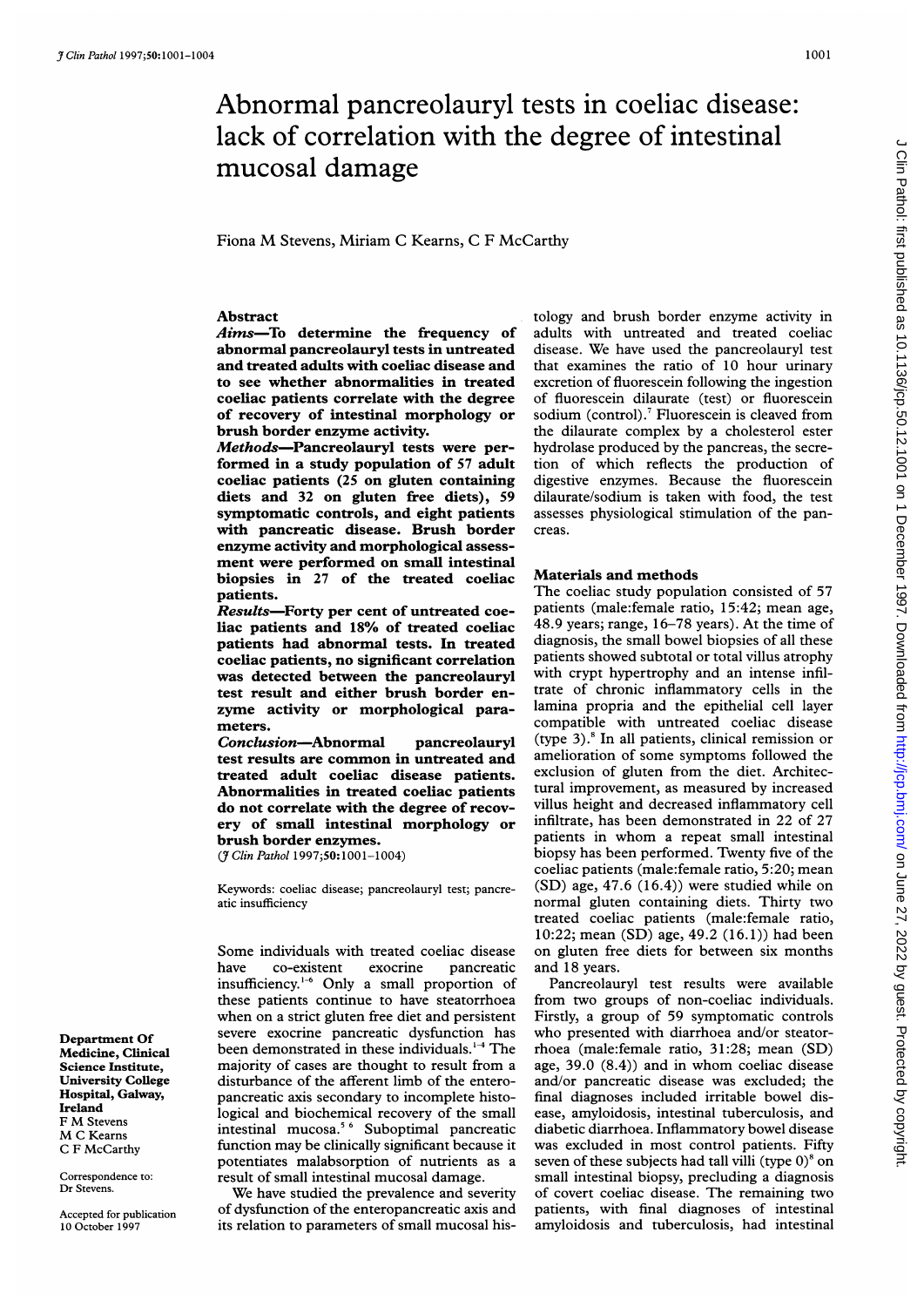Table 1 Matrix of pairwise comparison probabilities of T.K ratio results

|          | 80 |                  |                         | ï               |                |
|----------|----|------------------|-------------------------|-----------------|----------------|
|          | 60 |                  | i<br>:                  |                 |                |
| TK ratio | 40 |                  |                         |                 |                |
|          | 20 | ä                | $\ddot{•}$              |                 |                |
|          | 0  | $\overline{UCD}$ | $\overline{\text{TCD}}$ | $\overline{sc}$ | $\overline{P}$ |
|          |    |                  | Diagnostic groups       |                 |                |

100 $\Gamma$ 

Figure 1 T: K ratio in patients with untreated coeliac disease (UCD), patients with treated coeliac disease (TCD), symptomatic controls (SC), and patients with pancreatic disease (PD).

biopsies showing partial villus atrophy (type 2) and subtotal villus atrophy (type 3), respectively.8 The second group consisted of eight patients (male:female ratio, 4:4; mean (SD) age, 48.8 (11.4)) in whom pancreatic disease was previously or eventually confirmed by surgery, x ray, or response to pancreatic supplements. Normal villi were found on biopsy of the small intestine and the diagnoses included chronic calcific pancreatitis secondary to alcohol or possible viral infections and carcinoma of the head of the pancreas.

At the time of study the patients were taking neither pancreatic enzyme supplements nor any drug known to interfere with the assay of fluorescein and no patient had previously undergone upper intestinal, biliary, or pancreatic surgery.9 The excretion volume and/or urinary creatinine output indicated a complete urinary collection in all subjects.

#### PANCREOLAURYL TEST

The manufacturer's protocol<sup>7</sup> was modified to incorporate a washout day between the test day (T) and the control day (K) and aliquots (0.5 ml) of urine were incubated with 4.5 ml of 0.1 N sodium hydroxide for <sup>15</sup> minutes at 80°C. A T:K ratio < 20% was considered to be indicative of exocrine pancreatic deficiency, > 30% was considered to be normal, and between 20% and 30% was thought to be equivocal.<sup>9</sup>

Morphological and biochemical data were examined from 27 of the treated coeliac patients who had a further small intestinal biopsy either contemporaneous with the pancreolauryl test or, in the case of patients who had been maintained on a gluten free diet for many years, a biopsy within one year of the pancreolauryl test. The biopsies were obtained with suction capsules from the distal duodenum/jejunum or by pinch biopsies from the descending duodenum at endoscopy. Half of the suction biopsy or three endoscopic biop-

|     | UCD          | TCD          | SC           | PD   |
|-----|--------------|--------------|--------------|------|
| UCD | 1.00         |              |              |      |
| TCD | 0.2          | 1.00         |              |      |
| SC  | ${}_{0.004}$ | 0.3          | 1.00         |      |
| PD  | ${}_{0.03}$  | ${}_{0.001}$ | ${}_{0.001}$ | 1.00 |

p values derived by  $\chi^2$  analysis.

UCD, untreated coeliac disease; TCD, treated coeliac disease; SC, symptomatic control; PD, pancreatic disease.

sies were examined with a dissecting microscope and processed for routine histology. Coded 5  $\mu$ m sections were examined, graded, $\delta$ and intraepithelial lymphocytes were counted on the sides of well orientated villi or the luminal surface of biopsies with partial villous atrophy.<sup>10</sup> The remainder of the suction biopsy or two endoscopic biopsies were wrapped in Parafilm and frozen at  $-20^{\circ}$ C until the brush<br>border enzymes—alkaline phosphatase. border enzymes-alkaline lactase, and sucrase—were assayed.<sup>11</sup> As the activity of the brush border disaccharidases and alkaline phosphatase rises rapidly in an aboral direction,<sup>12</sup> each individual result has been designated low or normal for the appropriate site, because this is more meaningful than analysis of numerical results.

Statistical analyses were performed with the Systat statistical software package (Systat Inc, Evanston, Illinois, USA). One-way analysis of variance with Tukey HSD post hoc test of pairwise mean differences,<sup>13</sup> the Kruskal-Wallis test, and regression analysis were used for continuous variables and the  $\chi^2$  statistic was used for discrete variables. A p value of  $\leq 0.05$  was considered to be statistically significant.

This project had been approved by the Hospital Ethics Committee and informed consent was obtained from each patient before study.

#### Results

The T:K ratios of the untreated coeliac patients, treated coeliac patients, symptomatic controls, and pancreatic disease patients are shown in fig 1. Ten untreated coeliac patients (40%), six treated coeliac patients (18%), five symptomatic controls (8.5%), and seven pancreatic disease patients (87.5%) had T:K ratios that were below 20% and therefore compatible with exocrine pancreatic deficiency. Fourteen untreated coeliac patients (56%), 21 treated coeliac patients (65%), and 45 (78%) symptomatic controls had normal tests but none of the subjects with pancreatic disease had <sup>a</sup> T:K ratio > 30%. One untreated coeliac disease patient, five treated coeliac disease patients, eight symptomatic controls, and one pancreatic disease patient had equivocal test results.

Multiple comparison testing revealed a significant difference between the four groups,  $F = 10.975$ ;  $p = 0.05$ . The T:K ratio of the untreated coeliacs (mean (SD), 30.5% (16.6); 95% confidence interval (CI) 23.6-37.3) was significantly lower than the symptomatic controls (mean (SD), 46.5% (20.7); 95% CI 43.7-53.9; p = 0.004), whereas the T:K ratio of the treated coeliac patients (mean (SD) 40.8% (20.6); 95% CI 33.3-48.2) did not vary significantly from either the untreated coeliac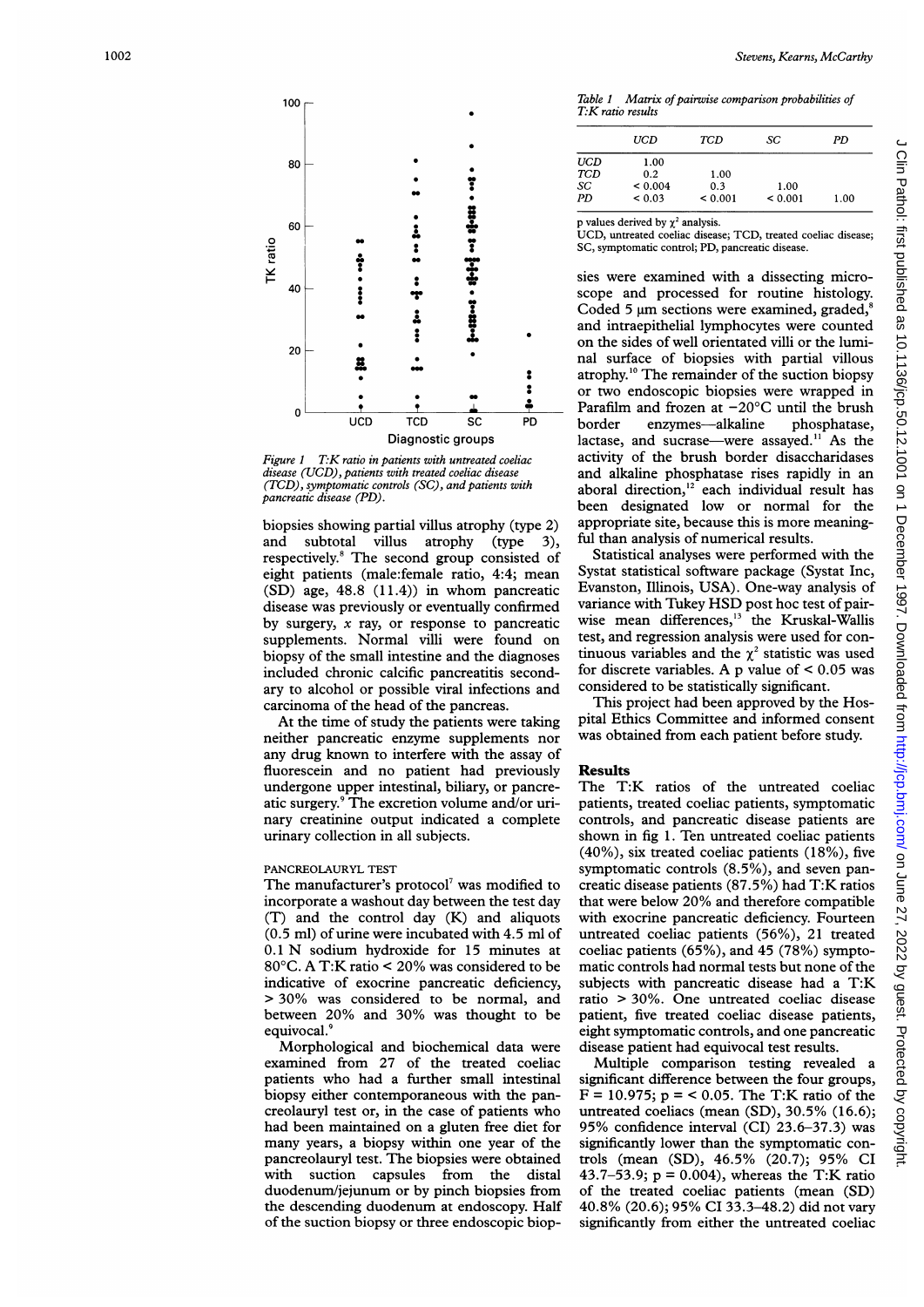

Figure 2 Percentage excretion of administered fluorescein on test day in patients with untreated coeliac disease (UCD), patients with treated coeliac disease (TCD), symptomatic controls (SC), and patients with pancreatic disease (PD).

or symptomatic control groups,  $p = 0.2$  and 0.54, respectively. The T:K ratio of the pancreatic disease group (mean (SD), 9.1%' (7.6); 95% CI 2.5-15.6) was significantly lower than in all other groups (untreated coeliac group, p < 0.04; treated coeliac disease group,  $p < 0.001$ ; symptomatic controls,  $p < 0.001$ ).

If only those subjects in whom the T:K ratio is normal or abnormal are considered (that is, excluding those with <sup>a</sup> T:K ratio of 20-30%), when all four groups are analysed together there is a highly significant difference in distribution,  $\gamma^2$  = 30.6; p < 0.001. The distribution differences between the groups are shown in table 1. As would be expected, pancreatic dysfunction is significantly more common in the



Figure 3 Percentage excretion of administered fluorescein significant abnormalities.<sup>2</sup> (UCD), patients with treated coeliac disease (TCD), control day in patients with untreated coeliac disease symptomatic controls (SC), and patients with pancreatic disease (PD)

Table 2 T:K ratio and mucosal brush borders enzymes, morphological grade, and intraepithelial lymphocytes (IEL) in treated coeliac patients

|                  | n  |       | p value |
|------------------|----|-------|---------|
| Lactase          | 27 | 0.060 | 0.22    |
| Sucrase          | 27 | 0.030 | 0.39    |
| AP               | 27 | 0.013 | 0.58    |
| <b>IEL/1000E</b> | 23 | 0.029 | 0.43    |
| Grade            | 25 | 0.018 | 0.53    |

AP, alkaline phosphatase.

pancreatic disease group than either of the coeliac groups; however, there were significantly more abnormal tests in the untreated coeliac disease group than in the symptomatic controls.

The excretion of fluorescein from the fluorescein dilaurate on the test day is shown in fig 2. A lower mean value was found in untreated coeliac patients (mean (SD), 16.3% (8.8); 95% CI 12.7-19.9) than either treated coeliac patients (mean (SD), 19.1% (9.2); 95% CI 15.7-22.4), or symptomatic controls (mean (SD), 21.93% (10.4); 95% CI 19.3-24.7), but these three groups were significantly higher than the pancreatic disease group (mean (SD), 3.8% (3.6); 95% CI 0.8-6.97). The variance between the groups,  $F = 9.36$ ;  $p < 0.001$  is due to statistical differences between the pancreatic disease group and the other groups.

On the control day (fig 3), significantly higher amounts of fluorescein were excreted by the untreated coeliac patient group (mean (SD), 55.9% (16.0); 95% CI 49.3-62.5) than all other groups: treated coeliac disease patients (mean (SD), 47.6% (10.1); 95% CI 43.5-50.8;  $p < 0.04$ ); symptomatic controls (mean (SD), 47.7% (9.4); 95% CI 42.3-47.2; p < 0.02); and pancreatic disease (mean (SD), 39.7 (5.9); 95% CI 34.8-44.7; p < 0.004). There is no statistical difference between the excretion of the treated coeliac, symptomatic control and pancreatic disease groups. The overall variance between the four groups is statistically significant,  $F = 5.51$ ;  $p < 0.001$ .

Analysis of the relation of T:K ratio to the intestinal brush border enzyme activity (lactase, sucrase, and alkaline phophatase), intraepithelial lymphocyte count, and morphological grading in small bowel biopsies from treated coeliac patients failed to reveal any statistically significant associations (table 2).

In the current study, 16 coeliac patients were <sup>5</sup> found to have abnormal pancreolauryl tests.<br>
<sup>5</sup> fugh or normal excretion of fluorescein on the<br>
<sup>2</sup> control day in the two groups demonstrates the<br>
<sup>2</sup> ability of the coeliac intestine to absorb the dve. High or normal excretion of fluorescein on the control day in the two groups demonstrates the ability of the coeliac intestine to absorb the dye. s" \* \*Six of the <sup>32</sup> treated coeliac disease patients had abnormal tests, confirming previous findings in smaller groups of patients using the pancreolauryl or para-aminobenzoic acid <sup>I</sup> <sup>I</sup> (PABA) tests.5 <sup>6</sup> Studies of pancreatic enzyme UCD TCD SC PD output following administration of IV secreta-Diagnostic groups<br>gogues in coeliac disease rarely demonstrate<br>retion of administered fluorescein significant abnormalities.<sup>2 3 14</sup>

The pancreolauryl and PABA tests examine the function of the entire enteropancreatic axis by simulating normal physiological pathways,